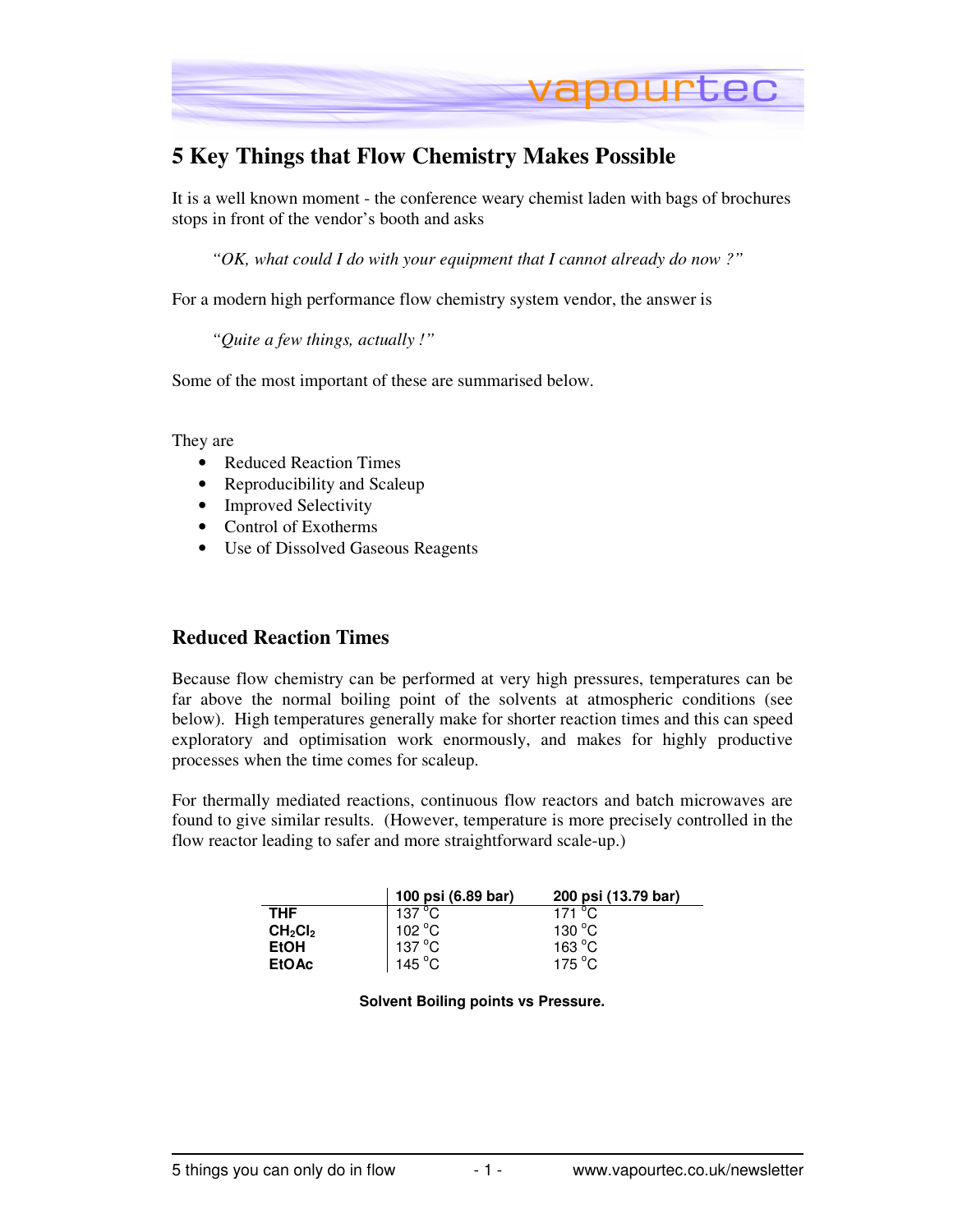

### **Reproducibility and Scaleup**

Because a properly designed **†** flow system offers very good reproducibility across wide range of flow rates, it is possible to prove and optimise a reaction at a tiny scale and then scale up from mg to gram scale with almost no further development work. This means not only a huge amount of time saved, but also that usage of expensive reagents at the optimisation stage can be minimised.

Once a method is proven at small scale, the synthesis can be pretty much repeated on demand at the required scale.

Eventual handover to process groups for larger scale-up may be far easier when the initial synthesis is developed in a flow system, reducing the overall time to market considerably.

**†** It should go without saying that flow and temperature must be accurately known. Temperature must be measured at the reactor, not on some nearby component, and pump performance should be monitored rather than simply assumed to be as requested.

See **www.vapourtec.co.uk/applications Application Notes 1-4 - Optimisation and Scaleup**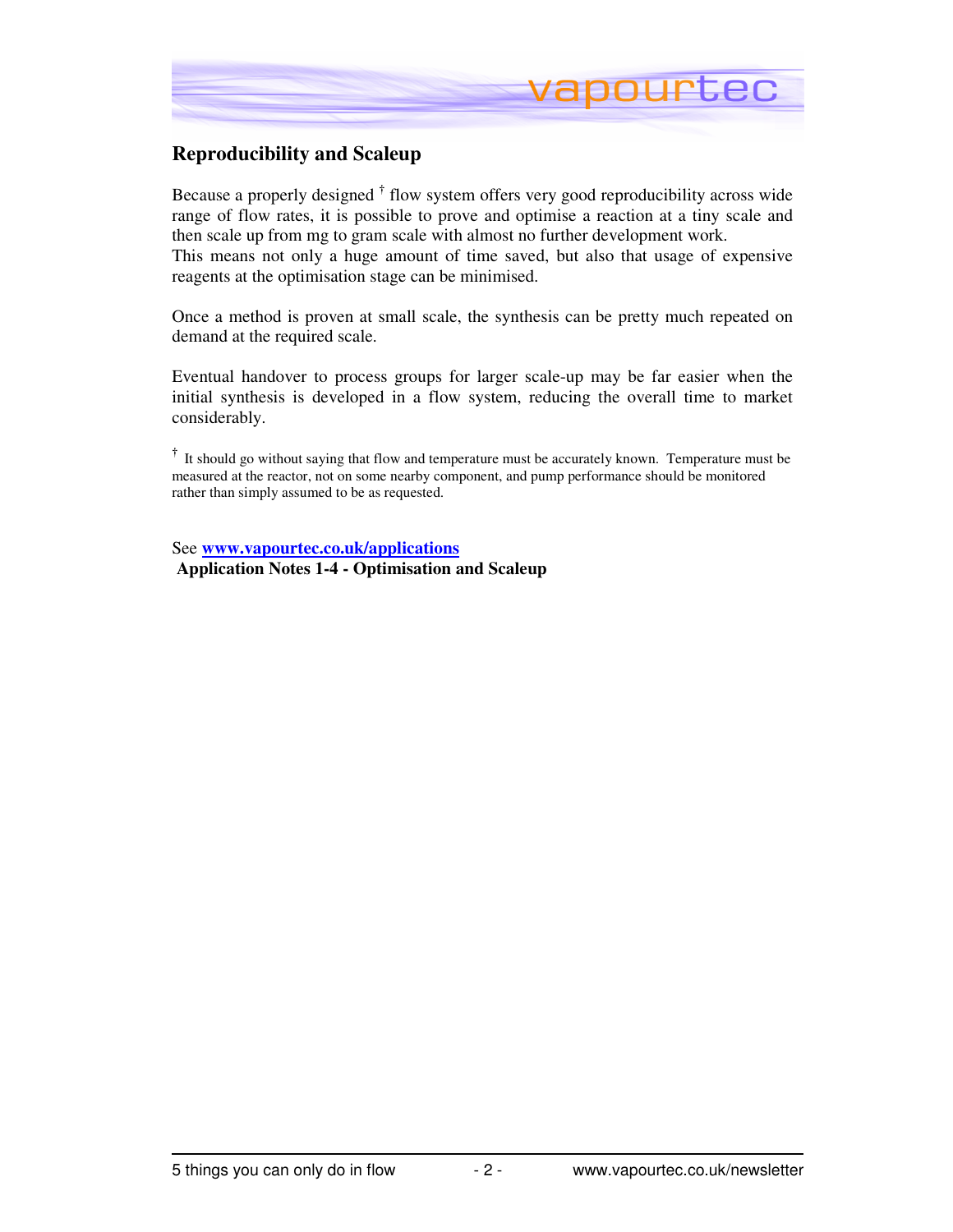

### **Improved Selectivity**

With a batch reaction, raw reagents swirl around with partly reacted reagents and fully reacted products in a fashion that varies both with respect to time and space in the reactor.

For reactions that are sensitive to relative concentrations of the reagents, the result can be in effect a distribution of a range of outcomes (including unwanted over-reacted products), and the distribution can vary with different reaction scales or reactor flask geometries. Mixing is therefore a reaction variable, but not one that is easy to control or reproduce at a different scale.

With flow, however, raw reagents meet at the initial mixing point and mixing is complete within seconds. At any point along the reactor thereafter the concentration of each of the components is invariant with time, so the same output emerges at the end whether the reaction is run for minutes or left running for hours. In addition to reproducibility, this often results in better selectivity.

Initial flow conditions can be optimised to prevent over reaction, or reagents can be brought in stepwise at several points along the reactor.



**Partial Addition for improved selectivity** 

See **www.vapourtec.co.uk/applications Application Note 15 - Bromination of Ketones**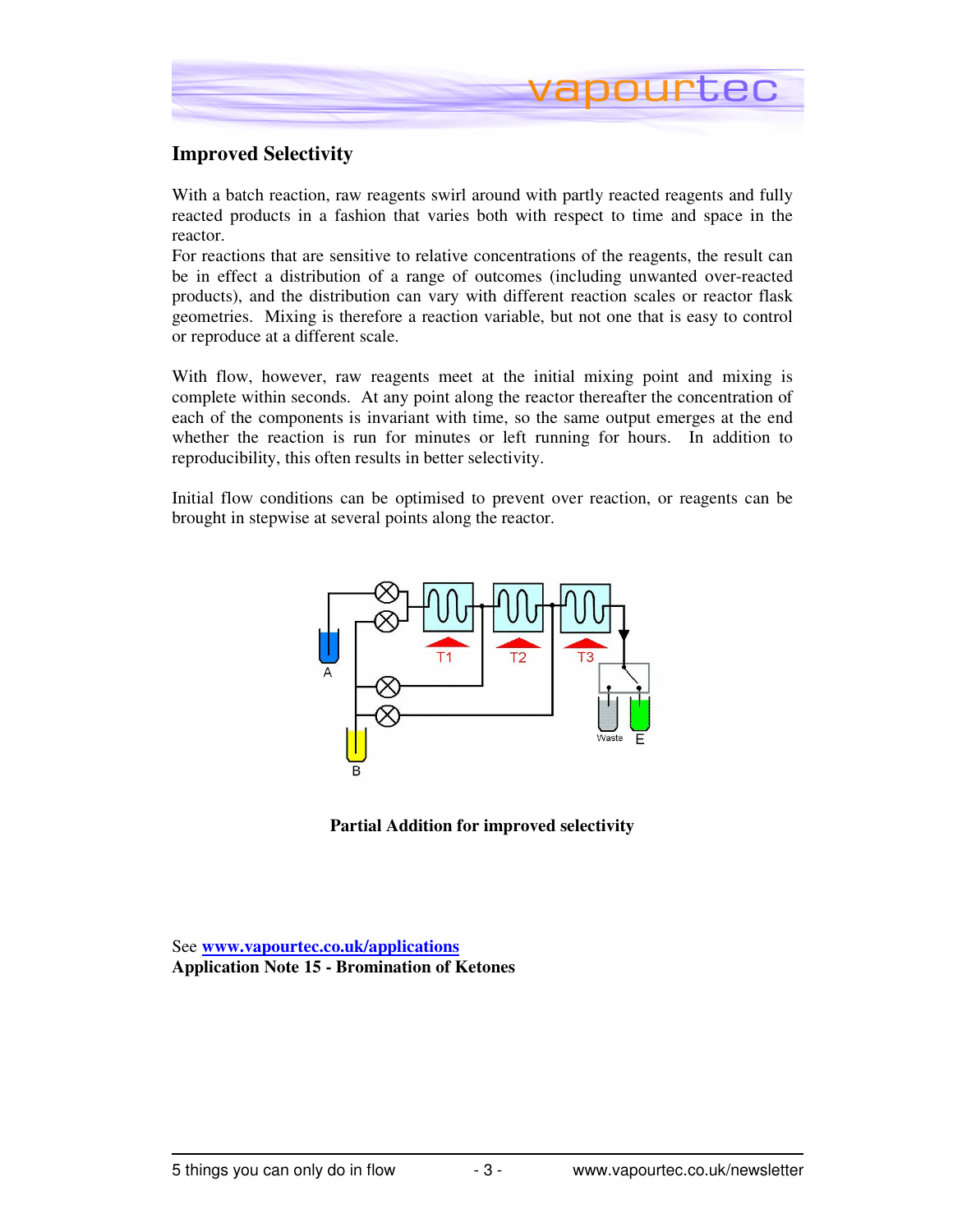

### **Control of Extreme Exotherms or Unstable Intermediates**

There are some reactions that are simply not safe to do above a certain scale in a round bottomed flask, because the evolved heat (or potential evolved heat in the event of decomposition) cannot be removed fast enough to control the reaction. And even reactions which MAY fall into this category often require calorimetric analysis first just to be on the safe side.

But with a flow approach, the capacity for heat transfer is far greater and so these reactions can be carried out safely at almost any scale. They can also be speeded up by superheating.

Reactions with unstable intermediates are also safer with flow because the amount of intermediate in existence at any one time is small, and it need not exist for long before being consumed, so is less likely to decompose anyway.

See **www.vapourtec.co.uk/publications**

**A modular flow reactor for performing Curtius rearrangements as a continuous flow process** 

See **www.vapourtec.co.uk/applications Application Note 12- Weinreb Amidation** 

#### **Reactions featuring dissolved gaseous reagents**

There are some reactions which require such volatile reagents that they are in effect gases dissolved in another carrier solvent (examples include ammonia, dimethylamine). Normal practice with these reagents is either to run the reactions cold (with correspondingly long reaction times) to keep the gases in solution long enough, or else to use quite involved equipment (a bomb reactor with a purged then pressurised headspace above the reaction mixture).

Such reactions are quite straightforward in a flow chemistry system. Reagents are fed into the pressurised system before the temperature is raised and they are then fully contained with no reactor headspace all the way through the reaction. At the elevated temperatures that this makes possible, such reactions can be performed safely in minutes where the alternative batch approach could take hours.